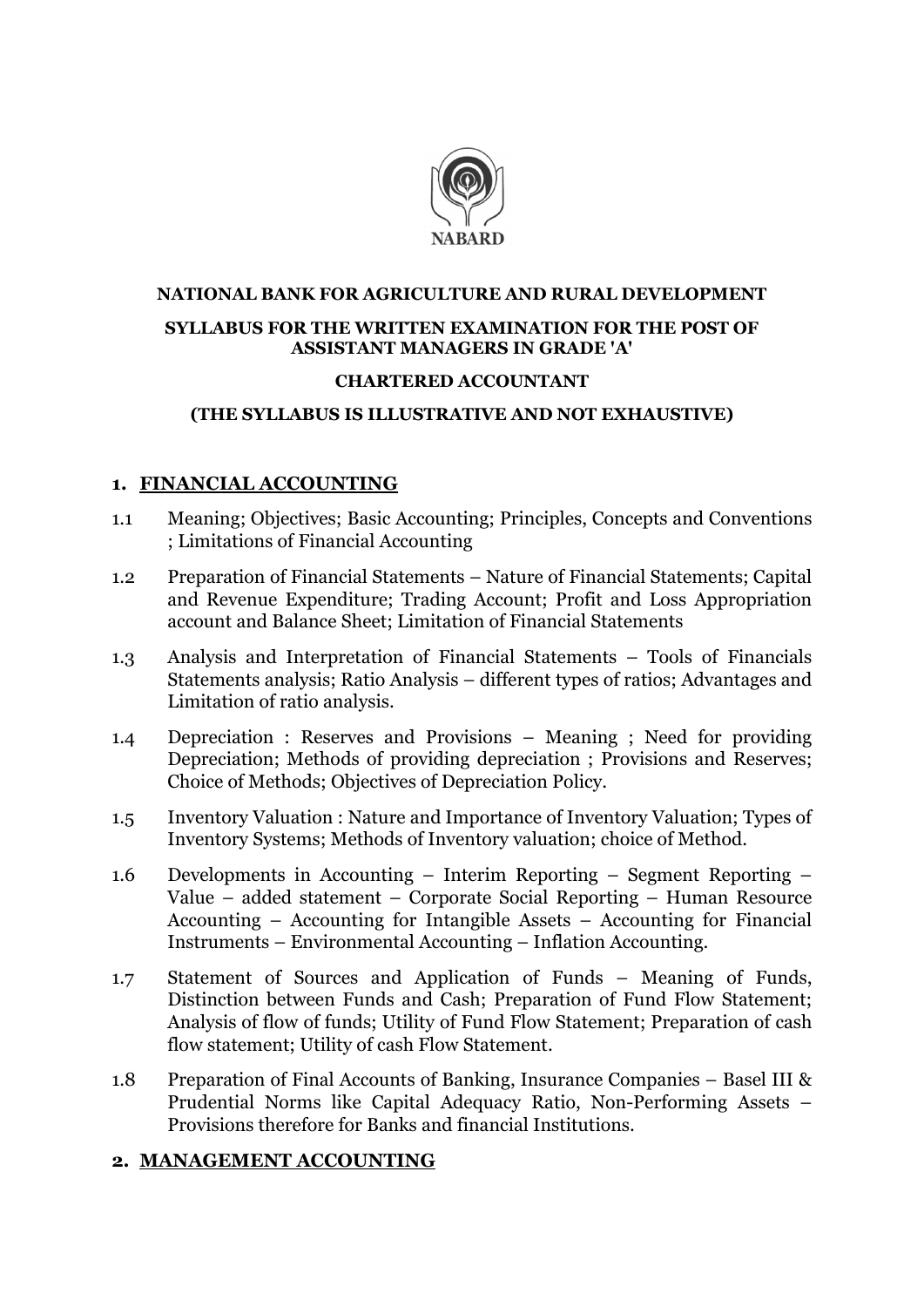- 2.1 Meaning and scope of Management Accounting; Financial Accounting Vs.Management Accounting; Role of Management Accounting; Function and Position of Controller.
- 2.2 Variable Costing Fixed costs and Variable Costs; Distinctions between variable costing and absorption costing; application of variables costing as a technique; Differential costing and decision making.
- 2.3 Marginal costing Cost volume profit analysis, Profit Planning, Break-even analysis, Break even Point and Break-even chart.
- 2.4 Methods of costing job costing Contract costing Batch Costing Process costing – Unit costing – Operation costing and Operating costing.
- 2.5 Cost of capital Cost of different sources of finance –Weighted average cost of capital – Marginal cost of capital – Concepts of operating and financial leverage – Capital Structure patterns – Designing optimum capital structure – Different sources of finance – Long, medium and short term finance.
- 2.6 Money market and their operations
- 2.7 Business valuations Mergers, Acquisitions and corporate restructuring
- 2.8 Budgetary control Meaning and objectives; operation of Budgeting system; types of Budgets; Preparation of Sales Budget; Production Budget, Cash Budget, Master Budget; Flexible Budgeting; Zero Budgeting.
- 2.9 Standard Costing –Meaning of Standard costing; distinction between Standard Costing and Budgeting Control; Advantages of Standard costing; Setting up of Standards; Variance Analysis – Material, labour and Overheads.
- 2.10 Management Control System : distinction between strategic planning, Operational Control and Management control System; Responsibility Accounting; Transfer Pricing; Tools of Control – Residual Income and Return on Investment; Performance Budgeting; Economic Value added.
- 2.11 Appraisal of firms Objectives, Uniform costing; Ratio Based Comparison; Credit Rating; Risk Assessment.
- 2.12 Appraisal of Projects Methods of appraisal preparation of project report Economic, Technical, Financial Feasibility – Techniques for evaluation of projects like Pay Back Method, Discounted Cash Flow, Net Present Value, Internal Rate of Return, etc. – Sensitivity analysis in capital budgeting – Impact of inflation in capital budgeting – Risk analysis in capital budgeting – Social cost benefit analysis – Simulation and decision tree analysis.
- 2.13 Working Capital Management : Factors affecting working Capital requirements; Assessment of Working Capital; Inventory Management; Receivable Management; Cash Management; Method of Financing working capital; different forms of bank credit; working capital and Banking Policy.

# 3. AUDITING

- 3.1 Auditing Nature and scope Audit Process Objectives of audit basic principles governing an audit – Types of audit – Relationship of auditing with other subjects – Internal Audit and External Audit – Audit & Inspection
- 3.2 Planning and programming of Audit Division of work; supervision and review of audit notes and working papers; planning the flow of audit work.